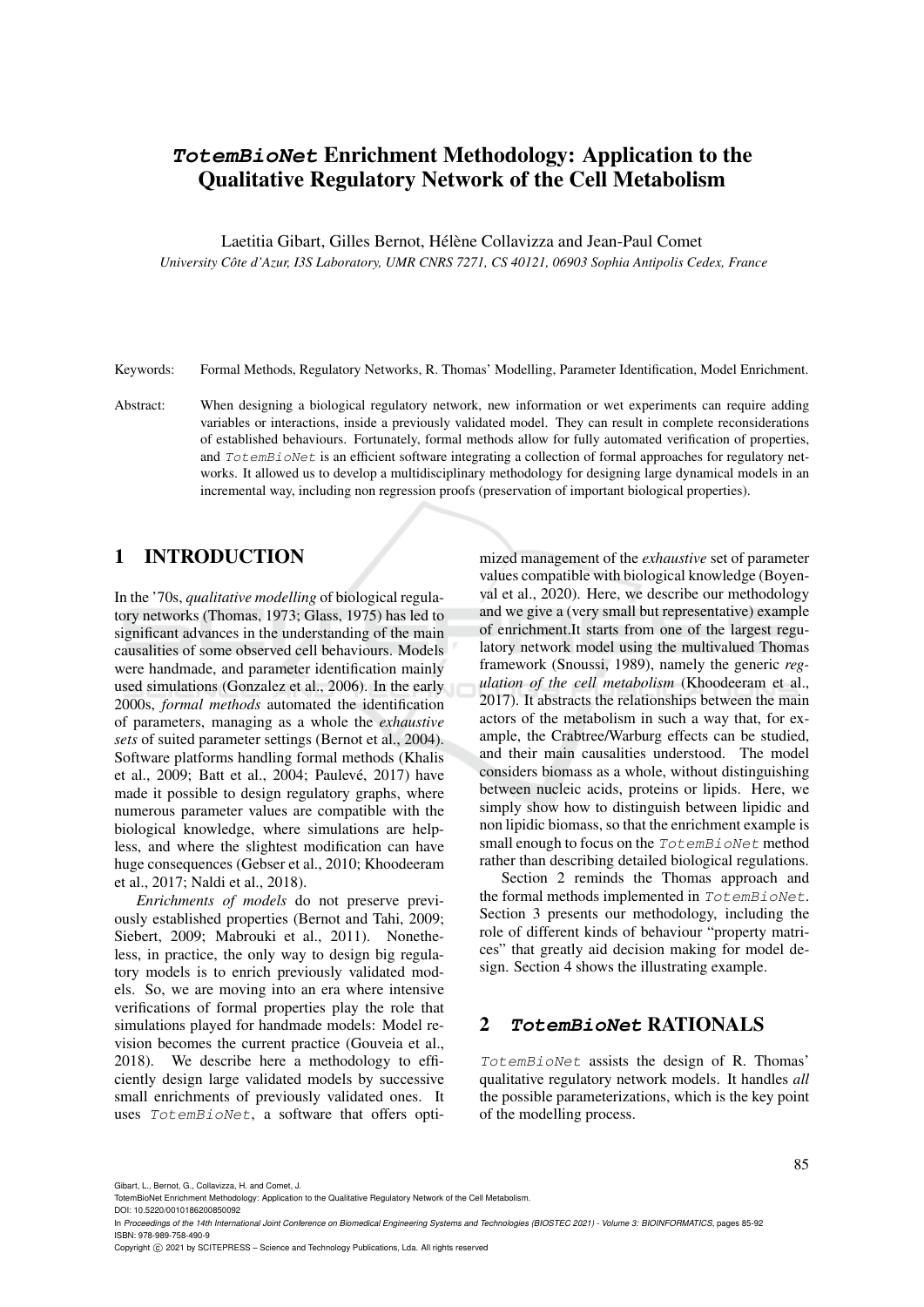#### 2.1 Thomas' Modelling Framework

A regulatory network is a labelled directed graph in which vertices are *variables* (represented by circles) or *multiplexes* (rectangles). Variables abstract biological entities (gene products, biological functions or metabolic pathways) and multiplexes contain formulas that encode situations where a group of variables (inputs of multiplexes) influence the evolution of some variables (outputs of multiplexes), the simplest multiplexes being the formations of complexes (the formula contains a simple conjunction). In Fig. 1 the multiplex PBM abstracts the biomass production, it targets variables **BM** (BioMass) and **ATP**. It is activated when at least one of the multiplexes AAS, LS or PPP is activated. Among others, AAS abstracts the amino acid synthesis process. It summarizes the elements necessary for the *de novo* production of amino acids (Berg et al., 2002): nitrogen and carbon donors (*DNC*  $\geq$  2), a large amount of NADH (*NADH*  $\geq$  2) and ATP  $(ATP \ge 1)$  (necessary for these anabolic processes). This can be expressed by the following formula:  $(DNC \geq 2) \& (ATP \geq 1) \& (NADH \geq 2)$ .



Figure 1: A part of influence graph: representation of variables and multiplexes (focus on **BM** in Figure 5).

Each variable has a domain of variation made of a small number of discrete levels and the dynamics of the model is deduced from the regulatory network and a set of *kinetic parameters K*... (simply "parameters" in the sequel). Formally, the presence of an activator or the absence of an inhibitor of a variable *x* is called a *resource*, and the exhaustive list ω of its resources defines the discrete level towards which *x* is temporarily attracted, denoted  $K_{x,\omega}$ . If *x* has *p* possible resources then it has  $2^p$  parameters. Lastly, when the set of effective resources of a variable increases, this cannot lead to decreasing its level (Snoussi, 1989):  $\omega \subset \omega' \Rightarrow K_{x,\omega} \leq K_{x,\omega'}$ , which can be used to reduce the number of parametrisations to consider.

#### 2.2 Selection Technics

TotemBioNet inherits from SMBioNet (Bernot et al., 2004) and combines two filtering approaches to identify the exhaustive set of models consistent with biological knowledge: "genetically modified Hoare logic" and temporal logic.

Hoare Logic. Biological experiments prove that a set of traces must exist in the model. The genetically modified Hoare logic (Bernot et al., 2019; Folschette, 2019) produces the constraint on parameters that characterizes the models in which these traces exist. We firstly transcript the observed experimental traces into a so-called Hoare triple (observed pre-condition, path and post-condition) and Hoare logic constructs the *weakest pre-condition* that must be fulfilled. This constraint throws away parameter values which do not enable the observed traces.

Temporal Logic. Most of biological knowledge do not translate directly into Hoare logic, such as epigenetic phenomena, homeostasis, (non-)reachability of certain states, some events that always happen after others (but not necessarily right after), etc. To formalize this general knowledge, it is preferable to use temporal logic. (Bernot et al., 2004; Goldfeder and Kugler, 2019) and several other authors have chosen CTL due to the efficiency of its model checking algorithm, and its ability to capture the non-deterministic choices of Thomas' theory.

Mixing Both Approaches. TotemBioNet inputs are: an influence graph, any knowledge on the parameter values, and properties on the dynamics of the system expressed using CTL or Hoare logic. It first computes the weakest pre-condition (*wp*) using genetically modified Hoare logic. Then, it efficiently enumerates all parametrisations satisfying *wp*, and generates input files for the model checker *NuSMV* (Cimatti et al., 2002). Each file contains the conjunction of CTL formulas and an automaton that encodes the model for the considered parametrisation.

 $\mathit{TotemBioNet}^1$ , comes with many examples, including those of the present paper. It allows one to describe the influence graph with *yEd* graph editor<sup>2</sup>. A typical session consists in building the influence graph using *yEd*, in automatically generating the associated input file and then adding temporal properties and Hoare triples. TotemBioNet generates all parametrisations, labelled with "OK" when the dynamic properties are verified, and if not with all the properties which are not satisfied (see Fig. 2.).

<sup>1</sup>https://gitlab.com/totembionet/totembionet

<sup>2</sup>https://www.yworks.com/products/yed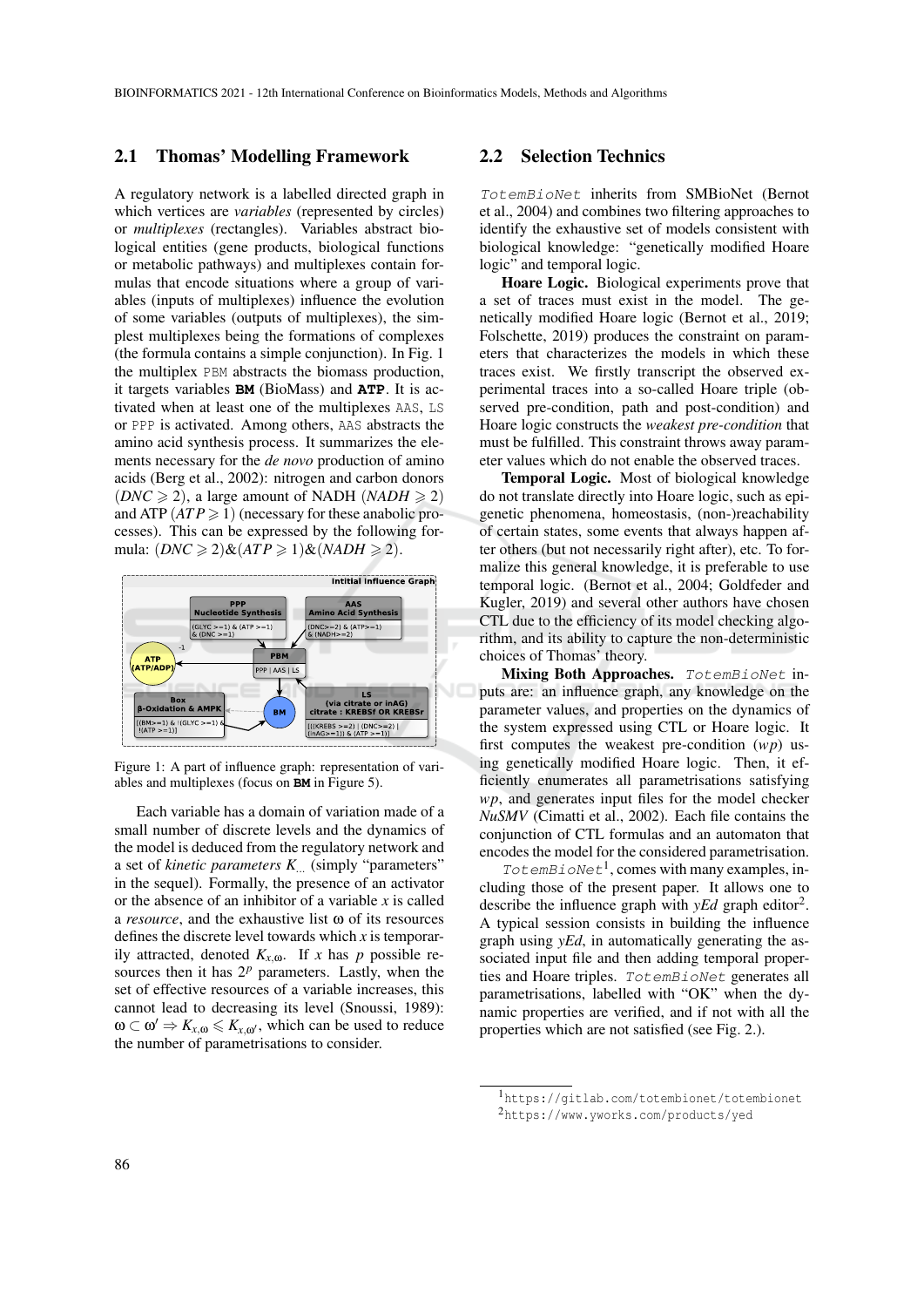

Figure 2: TotemBioNet processing flow (Boyenval et al., 2020).

# 3 **TotemBioNet** ENRICHMENT FRAMEWORK

#### 3.1 Modelling Context

We proceed by successive small enrichments of the model under design. At each step, we start from a regulatory network model together with a *set* of parameter settings (non empty but of reasonable size) that is considered relevant w.r.t. biological knowledge and expertise. For the new enrichment, it is essential to keep track of the fundamental properties of the previously designed network models and to guarantee that they are preserved (possibly reformulated or enriched). Our TotemBioNet enrichment framework relies on a *Modelling context*, formed by:

*IG*: An *Influence Graph* that describes the influence of each variable and multiplex in the system,

*BK*: Some *Biological Knowledge* on the dynamics of the system, collected from biologists and literature, and given in *natural language*,

*PM*: A *Property Matrix* that formalizes, (CTL or Hoare logic) the dynamics under different conditions. These formalisations are a translation of *BK*,

*PS*: A set of *Parameter Settings* that govern system's dynamics. Some of them may be identified from  $BK$  by the modeller, others are automatically selected by TotemBioNet to satisfy *PM* formulas.

The couple (*BK*,*PM*) is the cornerstone for the reliability of the enrichment process: all along this process, *PM* is updated according to *BK*, and formal verification methods are applied to *PM*.

#### 3.2 Property Matrices

Each column of a Property Matrix (Fig. 3-top) is a *variable*<sup>3</sup> whose behaviours are described in the column. Each row is an *experimental condition* and a box in the matrix can be filled by a conjunction of CTL formulas and Hoare triples that formalizes *BK*. The experimental conditions are fixed via a set of *environment variables* which are sources of regulations but never target of a regulation. Their constant values can differ from one experimental condition to another.

Along our enrichment workflow, Property Matrices (*PM*) have two different usages, *validation* or *prediction*, as detailed below:

(1)*Validation Property Matrices* (Fig. 3-middle) are *PM* where the biologist has certainty on the properties, via literature or wet experiments, and the modeller is confident in the translation into logical formulas. When an enrichment is done, all the properties of the enriched version of a *Validation PM* must be satisfied. By analogy with software engineering, a *Validation PM* can be seen as a set of *non regression tests*, (2)*Prediction Property Matrices* (Fig. 3-bottom) focus on fixed parameter settings. They are *PM* whose properties have been automatically generated and validated with TotemBioNet from simple property patterns such as oscillations, homeostasis, attraction basins and so on. There are as many prediction property matrices as parameter settings: a subset of selected prediction property matrices can then become the starting point of a new enrichment process.

Fig. 3 shows a schematic vision of the usage of *PM*s along an enrichment of a model, where some variables have been added/removed. A *Validation PM* may be sparse, as the set of established biological properties is generally small. At the opposite, a *Prediction PM* is entirely filled, but some of the discovered properties can be of little relevance. This is why the multidisciplinary dialogue is crucial and the increments of *BK* are often suggested by the prediction *PMs*, possibly asking for new biological experiments.

#### 3.3 Enrichment Workflow

Initial Model. The TotemBioNet enrichment workflow starts with an initial modelling context (top of Fig. 4). It contains a *Validation PM* that will be enriched. The challenge is to design an enriched modelling context that ensures non regression w.r.t. the initial validation matrix.

Enrichment Design. The design of an *enriched modelling context* lies on a dialogue between the biologist and the modeller (Fig. 4-middle). The biologist

 $3$ Or possibly a few variables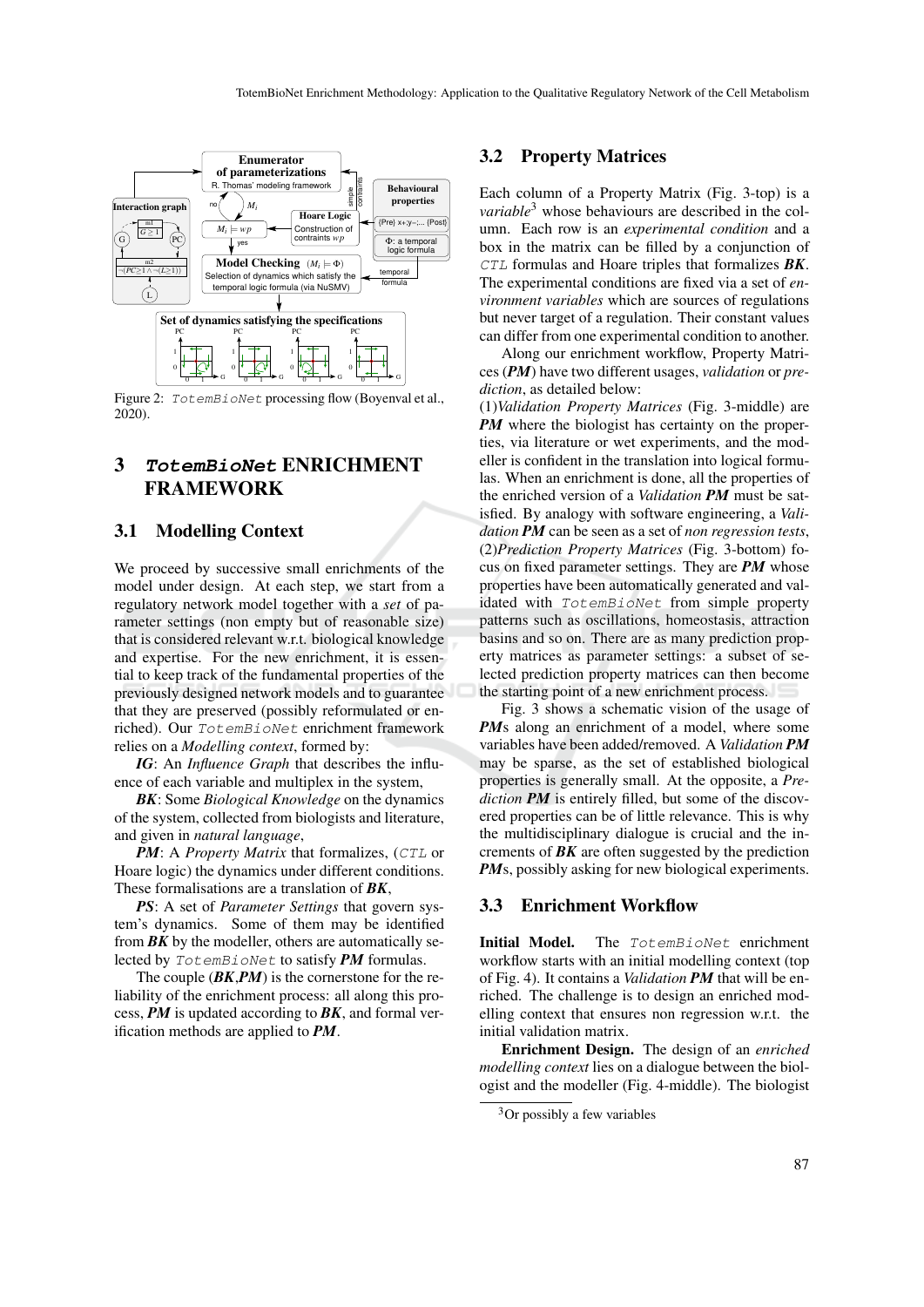| <b>Initial Validation Matrix</b> |                          |                  |                                                       |                    |          |
|----------------------------------|--------------------------|------------------|-------------------------------------------------------|--------------------|----------|
|                                  | Var 1                    | Var 2            | Var 3                                                 | Var n              |          |
| н<br>Env                         | Prop-1-1                 |                  | Prop-3-1                                              | Prop-n-1           |          |
| $\overline{\mathbf{N}}$<br>EnV   |                          | Prop-2-2         |                                                       |                    |          |
| $\Omega$<br>š                    |                          | Prop-2-p         |                                                       | Prop-n-p           |          |
|                                  |                          |                  | <b>Enriched Validation Matrix (variable division)</b> |                    |          |
|                                  | Var 1                    | Var <sub>2</sub> | Var 3A                                                | Var 3B             | Var n    |
| Env                              | Prop-1-1                 |                  | Prop-3A-1                                             | Prop-3B-1 Prop-n-1 |          |
| $\overline{N}$<br><u>Env</u>     |                          | Prop-2-2         |                                                       |                    |          |
| $\Omega$<br>$\geq$               |                          | Prop-2-p         |                                                       |                    | Prop-n-p |
|                                  | <b>Prediction Matrix</b> |                  |                                                       |                    |          |
|                                  | Var 1                    | Var <sub>2</sub> | Var 3A                                                | Var 3B             | Var n    |
| Env                              | $Prop-1-1$               | <b>Prop-2-1</b>  | Prop-3A-1                                             | Prop-3B-1          | Prop-n-1 |
| $E_{\rm{NV}}$ 2                  | Prop-1 2                 | <b>Prop-2-2</b>  | Prop-3A-2 Prop-3B-2 Prop-n-2                          |                    |          |
| $\Omega$<br>Env                  | Prop-1-p                 |                  | Prop-2-p Prop-3A-p Prop-3B-p Prop-n-p                 |                    |          |

Figure 3: Schematic vision of Property Matrices (*PM*). Top: initial validation *PM*. Middle: enriched validation *PM* where *var-3* has been divided into var-3A and var-3B leading to the generation of purple properties prop-3A-1 and prop-3B-1 from the initial property prop-3-1. Bottom: prediction *PM* where yellow properties have been automatically generated.

describes the *Enriched Biological Knowledge* (*EBK*) and the modeller propagates it by enriching the *Influence Graph* (*IG*) or the *Property Matrix* (*PM*) (they become *EIG* and *EPM*). A modification of *IG* may induce a modification of the validation matrix, for example by changing the level of an homeostasis. It may also induce new parameters, thus TotemBioNet is run to identify the unknown parameters that validate *EPM*. If there is no such parameters, the modelling is inconsistent and has to be corrected. If there are too many parameter settings, the modelling is not precise enough to be a good candidate for predicting new relevant biological properties (Occam's razor). Thus the process goes back to a dialogue for refining the model. When a reasonably small number of parameter settings validate *EPM*, the biologist takes the final decision: return to improve the models and design a better enrichment, or continue the workflow.

Test and Validation of an Enriched Modelling Context. When a set of parameter settings has been selected as the best compromise, tests and validations begin (Fig. 4-bottom). An *instanciated* modelling context is then built for *each* parameter setting. The dynamic behaviours controlled by these settings ensure a non regression of the initial modelling, but they may also exhibit some behavioural properties that differ from one model to another. Thus the *matrix com-* *pletion* functionality of TotemBioNet is called on *each instantiated* model. TotemBioNet establishes a set of properties on each variable in each context<sup>4</sup>, which are added to the matrix, as predictions. Lastly, the biologist and the modeller select the most interesting contexts according to phenotypes, possibly with the help of new biological experiments. This set of contexts is the starting point of another enrichment.

### 4 ILLUSTRATING EXAMPLE

This section illustrates the enrichment steps of Fig 4. The cell metabolism can be viewed as an energy balance where all metabolic pathways (linked series of chemical reactions) are regulated according to nutrient cell intake. They can be anabolic (producing biomass compounds) and catabolic (that degrade large compounds to produce energy). The anabolic and catabolic balance is fine-tuned in the cell.

Within this context, an abstract and qualitative model of the metabolism regulation was developed (Khoodeeram et al., 2017) to understand how activity level of biological pathways in combination with nutrient can influence Warburg/Crabtree effect. This effect appears in all cell types from yeast to human: It leads the cells to go from one catabolic process (respiration) to another (fermentation). Since 2017, in order to focus on cancer in human cells in correlation with the cell cycle, we made several enrichments of the model to better reflect key metabolic pathways (glycolysis, oxidative respiration, Krebs cycle), nutrient (oxygen or glucose), key molecular components (biomass) and regulators (key-cofactors).

The following subsections correspond respectively to the top, middle and bottom parts of Fig. 4.

#### 4.1 Initial Model and its Limits

The enrichment starts from the model whose *IG* is given in Fig. 5: biomass was represented by a unique variable **BM** that covered all cell growth components (lipids, nucleic acids for genetic material and amino acids for proteins). Fig. 1 is an extract from Fig. 5 that focuses on **BM**: the multiplexes PPP, AAS and LS abstract anabolic pathways respectively producing nucleic acids, amino acids and lipids (Axelrod, 1967; Berg et al., 2002; Stein and Stein, 1967). If one of them is activated, biomass production (PBM) is on: PBM is the inclusive disjunction of PPP and AAS and

<sup>4</sup>Currently, only oscillations, homeostasis, and stable states are implemented in prediction property matrices but enriching this range of properties is not difficult.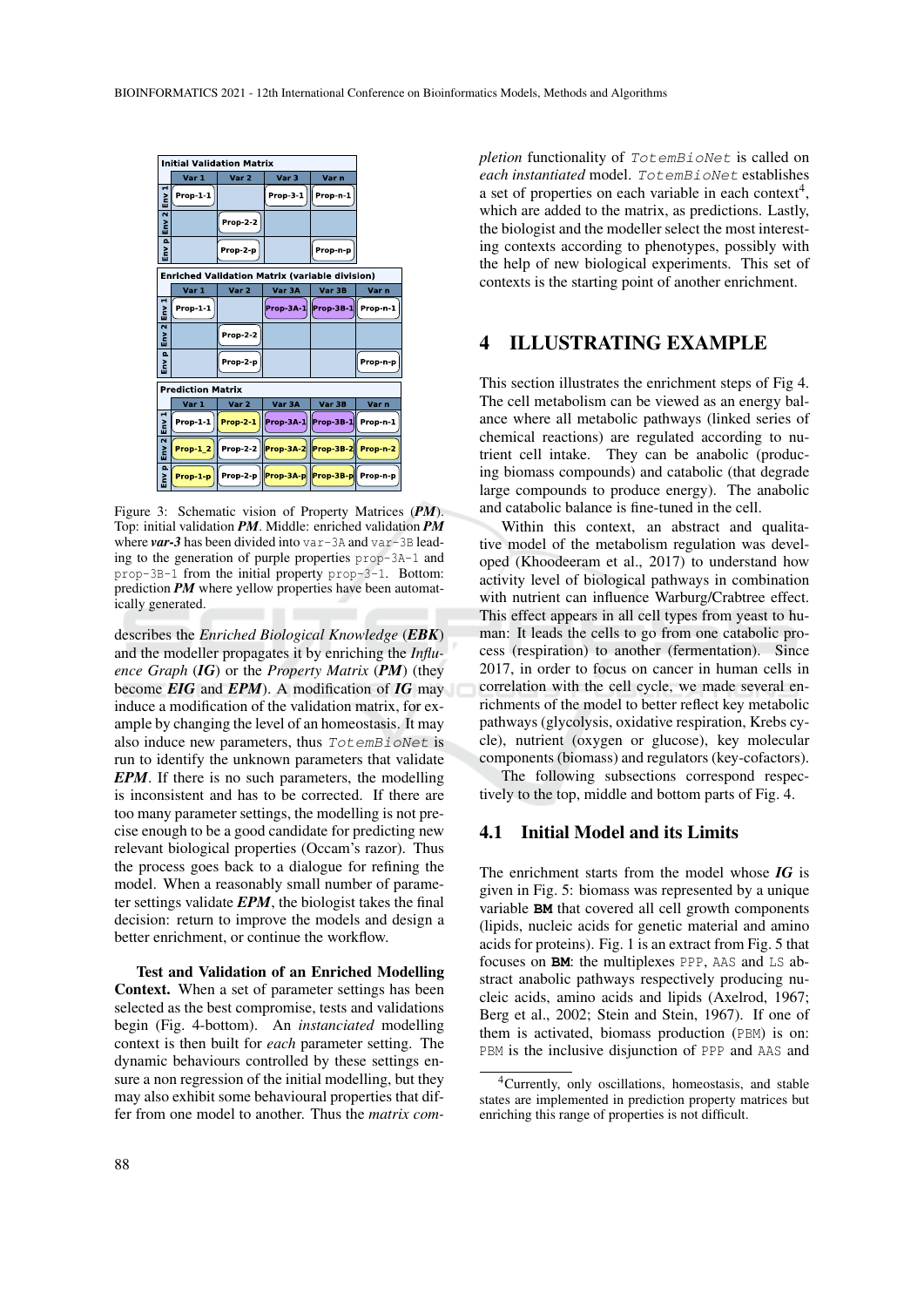

Figure 4: TotemBioNet Enrichment Framework. The quadruplet of a *modelling context* is represented by a box containing: a yellow trapeze (*IG*), a blue bubble (*BK*), a grey rectangle (*PM*) and a green parallelogram (*PS*). The prefix *E* means an Enrichment of one part of the quadruplet.

LS (*AAS*|*PPP*|*LS*). When PBM is a resource of **BM**, biomass will become present in the cell<sup>5</sup>.

Table 1: Subpart of the Initial validation matrix. "0" means *tend toward 0*, "Osc" means *oscillations* with arbitrary boundaries and "!" stands for the *negation*.

| <i>Initial validation matrix</i> |                    |                  |                                                                |    |    |     |     |  |  |
|----------------------------------|--------------------|------------------|----------------------------------------------------------------|----|----|-----|-----|--|--|
|                                  | <b>Environment</b> | <b>Behaviour</b> |                                                                |    |    |     |     |  |  |
| <b>OXYG</b>                      | <b>GLC</b>         | <b>IN_AA</b>     | <b>KREBS</b><br><b>ATP</b><br><b>FERM</b><br>PHOX<br><b>BM</b> |    |    |     |     |  |  |
|                                  |                    |                  |                                                                |    |    |     |     |  |  |
|                                  |                    |                  | Osc                                                            |    | !0 |     |     |  |  |
|                                  |                    |                  | Osc                                                            | !0 |    | Osc | Osc |  |  |
|                                  |                    |                  | Osc                                                            | !O | 10 |     | Osc |  |  |

Table 1 is a subpart of the validation matrix of this initial model. The column **BM**, for example, requires obvious properties, e.g. absence of biomass if the cell does not receive any nutrient, and so on.

**BM** participates in Box, which abstracts the βoxidation pathway, referring to the catabolic process of lipids (Wakil, 1970). Unfortunately, this*IG* implies that β-oxidation could be activated without any lipids input. Indeed Box is satisfied when **BM** is activated by PPP (nucleic acids) or AAS (amino acids) through PBM: this behaviour proves that considering biomass as a whole is a too coarse abstraction for an adaptation to human cells. So, separating lipid biomass from the other compounds is our next enrichment.

#### 4.2 Enriched Modelling Context Design

EBK: Enriched Biological Knowledge. It lists all biological information needed to separate lipids from the rest of the biomass: lipids are produced by synthesis and degraded by β-oxidation. Amino acids synthesis produces proteins, and PPP (Pentose Phosphate Pathway) produces nucleic acids for genetic material.

<sup>&</sup>lt;sup>5</sup>Because the applicable parameter is  $K_{BM, PBM} = 1$  in the current parameter setting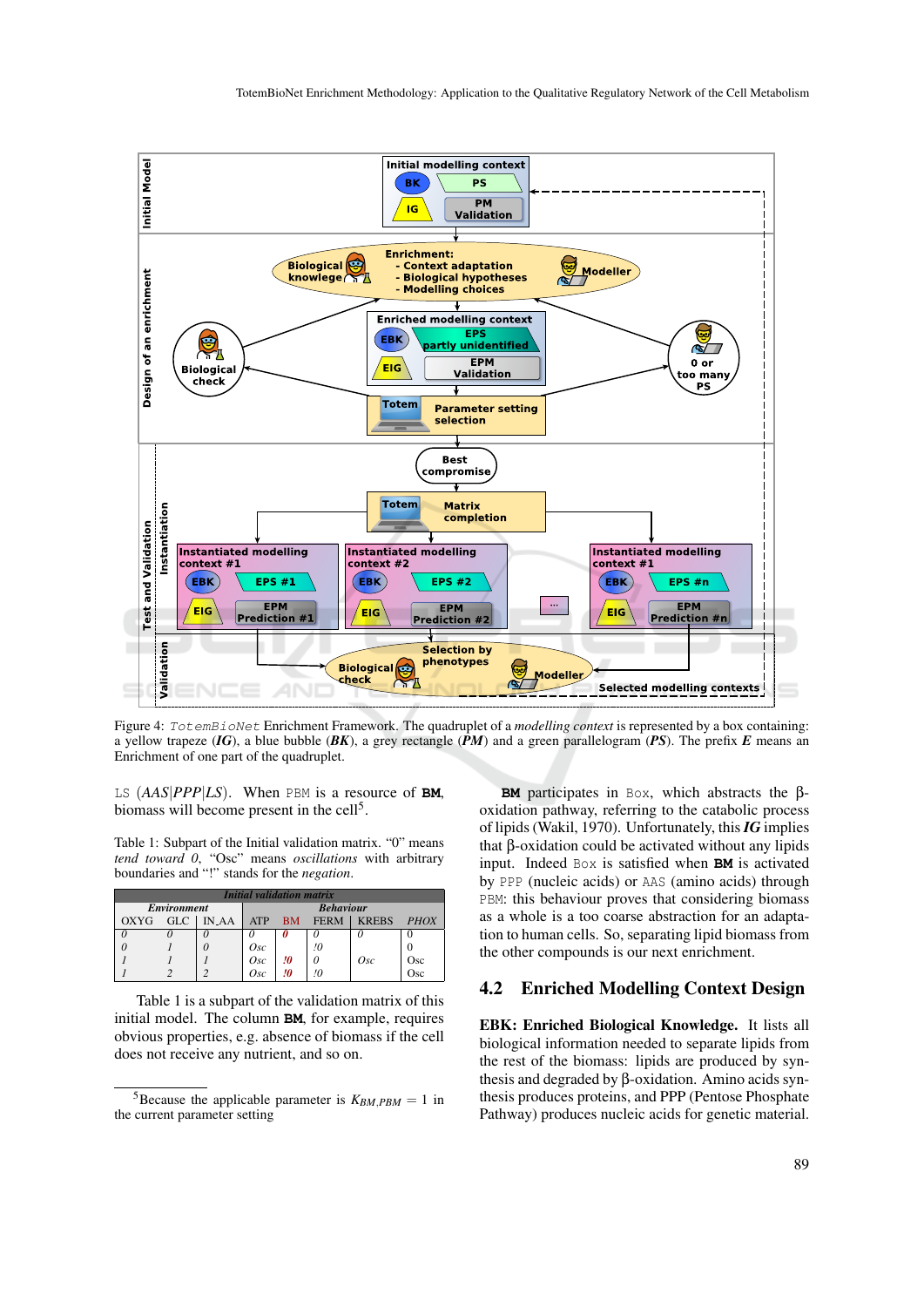

Figure 5: Influence graph (*IG*) of the initial modelling context: variables in red are the main metabolic processes (glycolysis, Krebs cycle, oxydative phosphorylation), yellow ones are the main cofactors (ATP/ADP and NADH/NAD+ ratios, oxygen, amino acid donors), biomass is in blue, environment variables are white (oxygen intake, glucose, nutrients...) and rectangle multiplexes formalize their interactions. For more details see (Khoodeeram et al., 2017) who defined the first *IG* of the cell metabolism regulation and its whole parameter setting.

Each kind of biomass production needs *ATP* for energy. All of this is added to initial *BK* to obtain *EBK*.

EIG: Enriched Influence Graph. Accordingly, we modify Fig. 1 into Fig. 6. It focuses on what has been modified: the biomass variable and its surrounding multiplexes. In the *EIG* (Fig. 6) **BM** has been split into **BL** (lipids biomass) and **BnL** (non lipidic compounds). **BL** participates in Box and is regulated by LS. **BnL** resources are PPP and AAS. In the multiplex Box the variable **BM** is replaced by the variable **BL**, which solves the problem mentioned in Subsection 4.1. Lastly, both **BL** and **BnL** productions consume **ATP**, thus regulate it negatively.

EPS: Enriched Parameter Settings. Our *EIG* leads to new parameters that need to be identified. **BL** and **BnL** have two resources each, so there are  $(2^2 +$  $2^2 = 8$ ) new parameters (see Section 2.1). Moreover **ATP** gains one resource (5 resources in the *EIG* in-



Figure 6: Enrichment of the influence graph of Fig. 1: **BM** has been split into **Bnl** and **BL**.

stead of 4 in *IG*). It increases the number of **ATP** parameters to  $2^5 = 32$ . Among them, 16 are ineffective due to unsatisfiability of some resource combinations, and the 6 identified parameters which do not involve new resources are kept. Finally, it remains 18 parame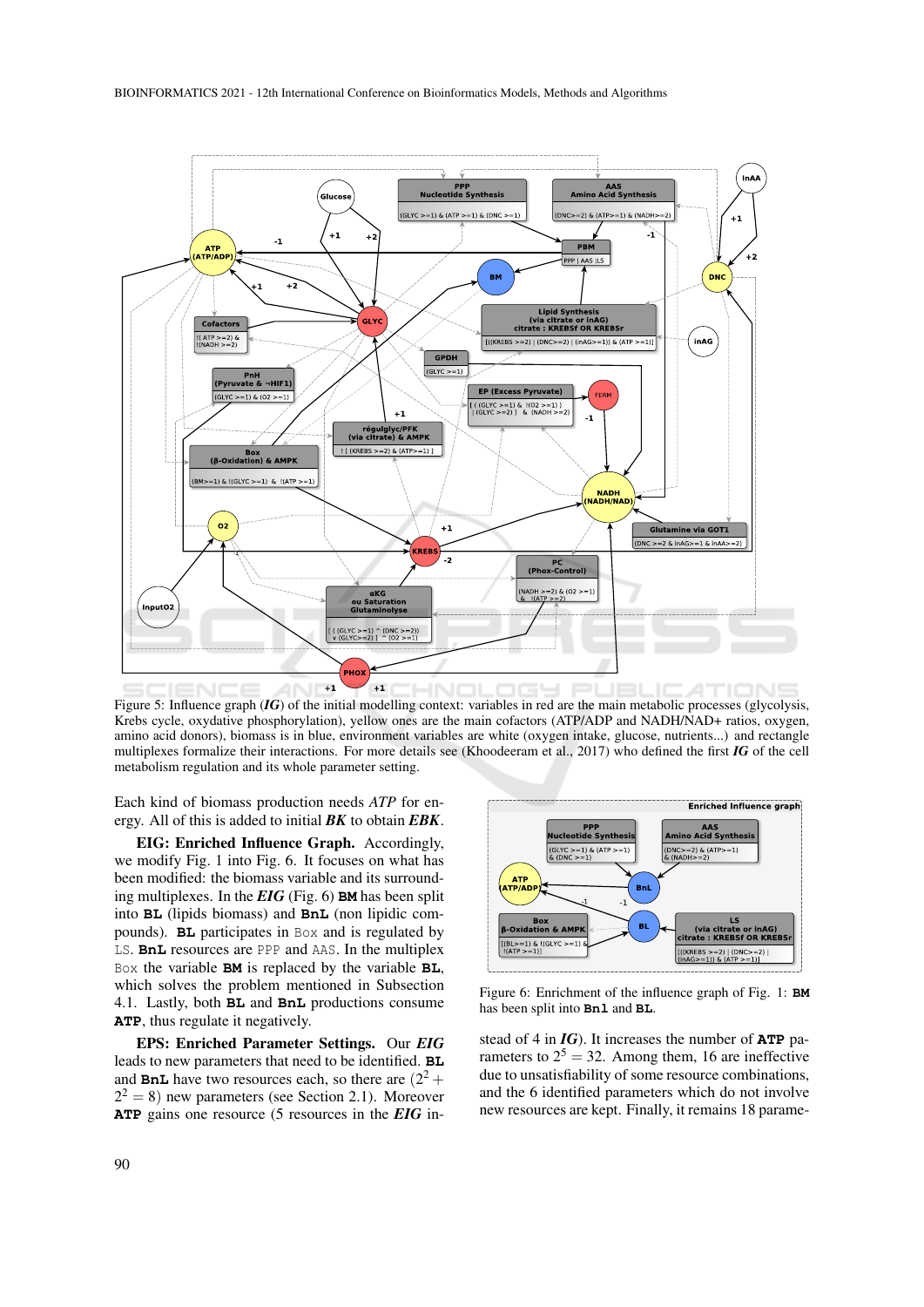ters to identify for **ATP**. Thus, we have 26 parameters to identify.

Thought experiments can be useful. For instance, to identify the parameter  $K_{BnL, \emptyset}$ , we assume that both pentose phosphate pathway (PPP) and amino acids synthesis (AAS) are inactive (the set of **Bnl** resources is  $\varnothing$ ). We try to foresee toward which value would **BnL** go if these conditions persist: neither genetic material nor proteins are produced, thus  $K_{BnL} \, \alpha = 0$ . Most of the time *EBK* is not sufficient to allow the parameter identifications (many thought experiments are inconclusive). In such cases TotemBioNet will test all possible parameter settings. All in all 5 out of the 26 parameters were not identified.

EPM: Validation Enriched Properties Matrix. It summarizes the dynamical behaviours of variables, according to *EBK*. The only modifications affect **BM** (Table 2). It is replaced by both columns **BnL** and **BL** and they are filled from *EBK*: For example without any intake of glucose, no compounds are synthesized so **BnL** and **BL** tend towards 0.

Table 2: Subpart of the validation *EPM*.

| <b>Enriched validation matrix</b> |                  |              |                                                                       |    |    |    |     |     |  |
|-----------------------------------|------------------|--------------|-----------------------------------------------------------------------|----|----|----|-----|-----|--|
| <b>Environment</b>                | <b>Behaviour</b> |              |                                                                       |    |    |    |     |     |  |
| OXYG                              | GLC.             | <b>IN_AA</b> | <b>FERM</b><br><b>KREBS</b><br><b>PHOX</b><br>BL<br><b>ATP</b><br>BnL |    |    |    |     |     |  |
|                                   |                  |              |                                                                       |    | 0  | 0  |     |     |  |
|                                   |                  |              | Osc                                                                   |    |    | !0 |     |     |  |
|                                   |                  |              | Osc                                                                   | 10 | 10 |    | Osc | Osc |  |
|                                   |                  |              | Osc                                                                   | !0 | !O |    |     | Osc |  |

#### 4.3 **TotemBioNet** Test and Validation

We test with  $TotemBi\,oNet$  the enriched modelling context created above, taking into consideration *EBK, EIG, EPS, EPM*. The 5 unidentified parameters from *EPS* give rise to only 15 *instantiated* modelling contexts (where each parameter has a unique value). We obtain 15 prediction matrices such as Table 3 where all empty boxes of validation-EPM are automatically completed using TotemBioNet. They allow modellers and biologists to eliminate parameter settings which exhibit non credible behaviours.

Table 3: Sub part of one of the 15 prediction *EPM*s."Osc(0- 1)" means *oscillations* between level 0 and 1 of the variable.

| <b>Enriched Prediction matrix</b> |                    |          |                  |            |                       |             |                         |             |  |  |
|-----------------------------------|--------------------|----------|------------------|------------|-----------------------|-------------|-------------------------|-------------|--|--|
|                                   | <b>Environment</b> |          | <b>Behaviour</b> |            |                       |             |                         |             |  |  |
| OXYG                              | <b>GLC</b>         | IN_AA    | <b>ATP</b>       | BnL        | BL.                   | <b>FERM</b> | <b>KREBS</b>            | <b>PHOX</b> |  |  |
| $\theta$                          |                    | $\theta$ |                  |            |                       |             |                         |             |  |  |
| $\theta$                          |                    | $\theta$ | $Osc(0-2)$       | $Osc(0-1)$ |                       | $Osc(0-1)$  |                         |             |  |  |
|                                   |                    |          | $Osc(0-2)$       | $Osc(0-1)$ | $Osc(0-1)$            |             | $Osc(0-1)$              | $Osc(0-1)$  |  |  |
|                                   |                    |          | $Osc(0-2)$       |            | $Osc(0-1)$ $Osc(0-1)$ |             | $Osc(0-1)$   $Osc(0-2)$ | $Osc(0-1)$  |  |  |

For our example, the 15 prediction *EPM*s exhibit interestingly different behaviour for the variables **BL** and **BnL**. Here, none of the models have aberrant predictions, so we keep this enriched modelling context for the next enrichment step. Nevertheless, in general some of these different behaviours can contradict established biological knowledge or suggest new biological experiments.

### 5 CONCLUSION

We defined an incremental methodology for developing large formal models of biological regulatory networks. Starting from an initial formal model, the enrichment is first described in natural language *EBK*, then the formalisation of this information leads to the *EIG*, *EPS* and validation *EPM*. Our process involves, at each round of this methodology, a manageable number of parameter settings.

In practice, we observe that after a few enrichment steps, the ab initio design of the enriched model, without using the proposed methodology, would be impossible. The example outlined in this article (that contains notably more than 100 parameters) would lead to a number of parametrizations  $(1.45 \times 10^{60})$ that is so huge that TotemBioNet or any similar platform would have taken more that  $4.6 \times 10^{50}$  years of computation to model check them, at the rate of 100 proofs per second! One of the key points of our incremental methodology consists in limiting, at each enrichment step, the number of parameter settings to enumerate, preserving a maximum number of known parameters from the previously validated model. *EPS* and validation *EPM* in an *enriched modelling context* allow TotemBioNet to drastically reduce the number of total parameters to identify, with a negligible computation time: The parameters for which the resources do not change (according to the new interpretation) remain at the same value, and the new ones can partly be identified by thought experiments.

Moreover, following our methodology, getting too many parameter settings for an enriched modelling context, simply means that the enrichment step is too ambitious to be manageable. In such a case we reassess the informal enrichment *EBK* to address a less ambitious enrichment. Conversely, when no coherent parameter setting is obtained, this is generally due to a construction error in the enriched modelling context which has also to be reassessed. In our methodology, this loop of reassessment is made possible owing to the remarkably efficient TotemBioNet platform.

We currently use this methodology for the metabolism regulation in cancer cells, when cells acquire new functioning during the Epithelialmesenchymal transition. In practice, the informal *BK* plays a crucial role for assisting interactions between biologists and modellers, not only in the design of the enrichment but also, in order to keep track of interpretations made in previous contexts. Last but not least,